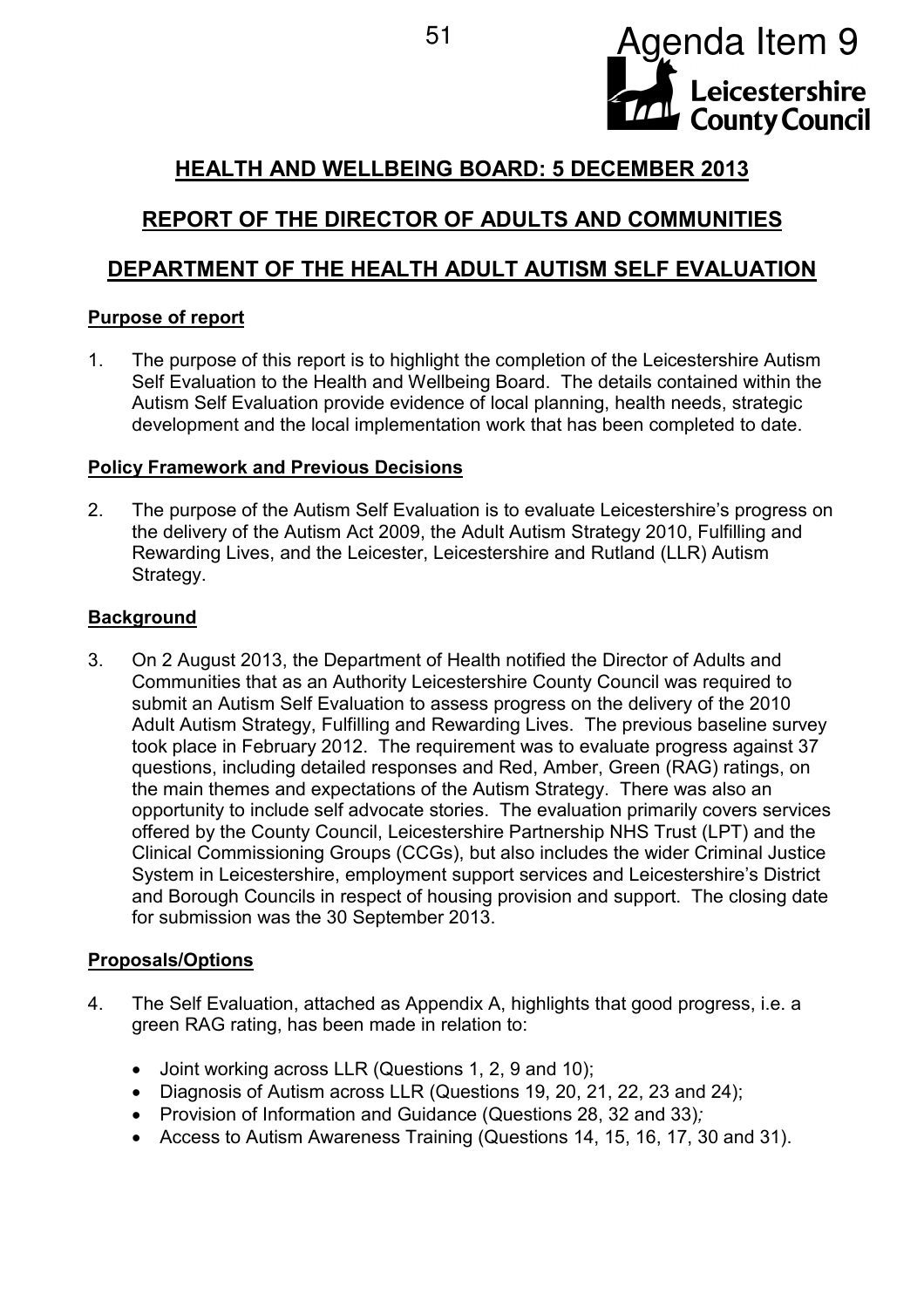- 5. Further improvement, i.e. an amber RAG rating, is required in relation to:
	- Data collection by the County Council for adults with Autism receiving a service (Questions 6 and 27);
	- Better engagement with the Criminal Justice System and employment support services (Questions 18, 35, 36 and 37).
- 6. This 2013 Self Evaluation has shown significant progress from the baseline survey (February 2012), as highlighted above. The further improvements will be achieved by better data collection via the new adult social care recording system (IAS – Integrated Adults System) and improved links with agencies across the employment support services and Criminal Justice System, via an invitation to attend the local Autism Strategy Group meetings.
- 7. The Health and Wellbeing Board is required by the Department of Health to endorse the findings of the Leicestershire Autism Self Evaluation.

## **Consultation/Patient and Public Involvement**

8. Local consultation has taken place through the LLR Autism Strategy Group, which includes adults with autism and parent/carer representatives. Two support/social groups for people with autism, the Monday Club and Translate (Loughborough), have also been consulted via a questionnaire. Due to the limited timescales and the difficulties with involving adults with autism, i.e. a communication disability, in consultation the questionnaire to consider within the existing groups meetings was felt the most appropriate.

### **Resource Implications**

9. There are no specific resource implications relating to the self evaluation. The significant progress made locally has been through investment in several projects and resources funded through Health Transfer funds which will continue up to July 2015. The future of these resources will be dependent upon the priorities identified in the Integration Transformation Fund.

## **Timetable for Decisions**

10. The Department of Health allow changes to be made to the RAG ratings, following endorsement by the Health and Wellbeing Board, until the 31 January 2014. After this date the Leicestershire Autism Self Evaluation will be published on the Department of Health website.

### **Conclusions/Recommendations**

11. The Health and Wellbeing Board is invited to consider and comment on the Leicestershire Autism Self Evaluation. This is the first opportunity for the evaluation to be presented following submission to the Department of Health. The Department of Health guidelines state that after consideration the RAG ratings can be amended to reflect the discussions.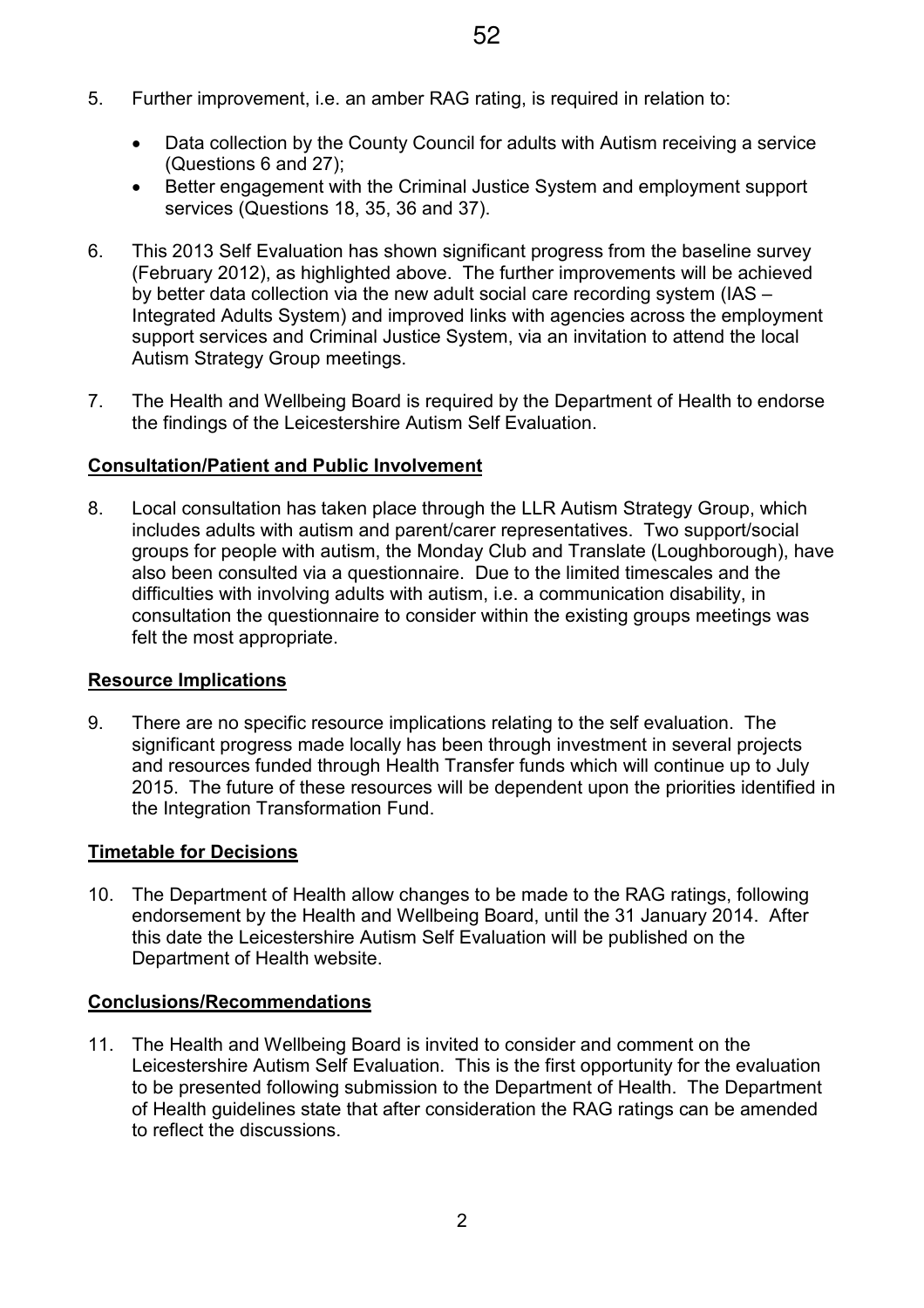## **Officer to Contact**

Mick Connell Director of Adults and Communities Leicestershire County Council Tel: 0116 305 7454 Email: mick.connell@leics.gov.uk

Martin Hall Autism Spectrum Disorder Project Officer Leicestershire County Council Tel: 0116 3053623 Email: martin.hall@leics.gov.uk

#### **Appendix**

Appendix A: Department of Health Autism Self Evaluation

#### **Relevant Impact Assessments**

#### Equality and Human Rights Implications

12. An Equality Impact Assessment and Human Rights assessment has been completed and approved by the Adults and Communities Departmental Equalities Group on the areas covered in the Self Evaluation.

#### Partnership Working and associated issues

13. As already highlighted the evaluation primarily covers services offered by the Council, LPT and the CCG's, but also includes the wider Criminal Justice System in Leicestershire, Employment support services and Leicestershire's District and Borough Councils in respect of housing provision and support. All agencies have been engaged in the process and supplied relevant information as requested.